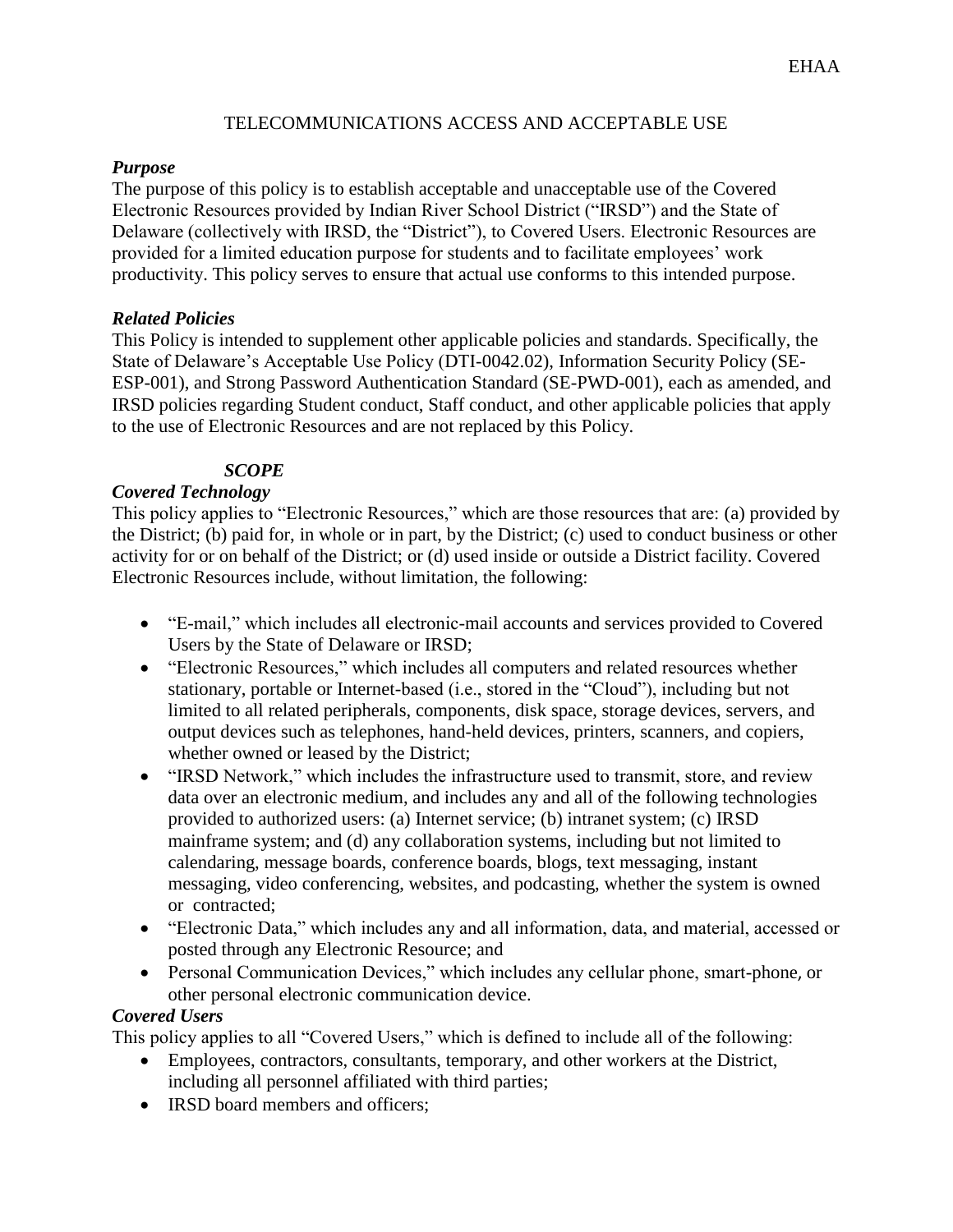- Volunteers and interns performing work for or otherwise acting on behalf of the District; and
- IRSD students.

## *General Guidelines for Use*

The following guidelines summarize the principles underlying this Policy and serve as an effective baseline for evaluating whether a particular use violates those principles.

- Electronic Resources are not intended for public access. The District has the right to place reasonable restrictions on the use of Electronic Resources.
- Users are required to observe all rules and obligations set forth elsewhere by the District (for example, in the Board of Education Policy Manual or Student-Parent Handbook) or by law at all times. This policy is intended to supplement, not replace, those duties.
- Access to and use of Electronic Resources is a privilege, not a right. Parent or guardian permission is required for all students under age 18.
- As set forth in more detail in Section 9, below, the District reserves the right to monitor any and all use of Electronic Resources with or without additional notice to or consent by an affected User.
- Users will be responsible for any and all damage caused by their use of Electronic Resources where such use does not comply with the requirements or purposes of this Policy. Responsibility may take the form of financial compensation, discipline, and/or restrictions on further use, as appropriate under the circumstances.

## *DUTIES*

#### *All Users*

It shall be the responsibility of supervising staff to educate, supervise, and monitor appropriate usage of the IRSD Network and access to the Internet in accordance with this policy, the Children's Internet Protection Act, the Neighborhood Children's Internet Protection Act, the Children's Online Privacy Protection Act and the Protecting the children in the 21st Century Act. All Users have a duty to protect the security, integrity, and confidentiality of Electronic Resources, including the obligation to protect and report any unauthorized access or use, abuse, misuse, degradation, theft, or destruction. Users shall comply with this Policy and all other applicable policies, rules, and laws, when using Electronic Resources.

District officials are responsible for designating Users authorized to use Electronic Resources. District officials will approve access to Electronic Resources by Users who are not District employees or students, such as consultants or contractors, only when access is required for the User to perform critical functions and services and only upon the User's execution of a confidentiality agreement regarding such access and use. Procedures for disabling or otherwise modifying any technology protection measures shall be the responsibility of Technology Manager or designated representatives.

The Director of Instruction or designated representatives will provide age-appropriate training for Students who use Electronic Resources ("Training"). Training provided will be designed to promote the District's commitment to: (a) The standards and acceptable use of Electronic Resources as set forth in this Policy; (b) Student safety with regard to: (i) safety on the Internet; (ii) appropriate behavior while on online, social-networking sites, and in chat rooms; and (iii)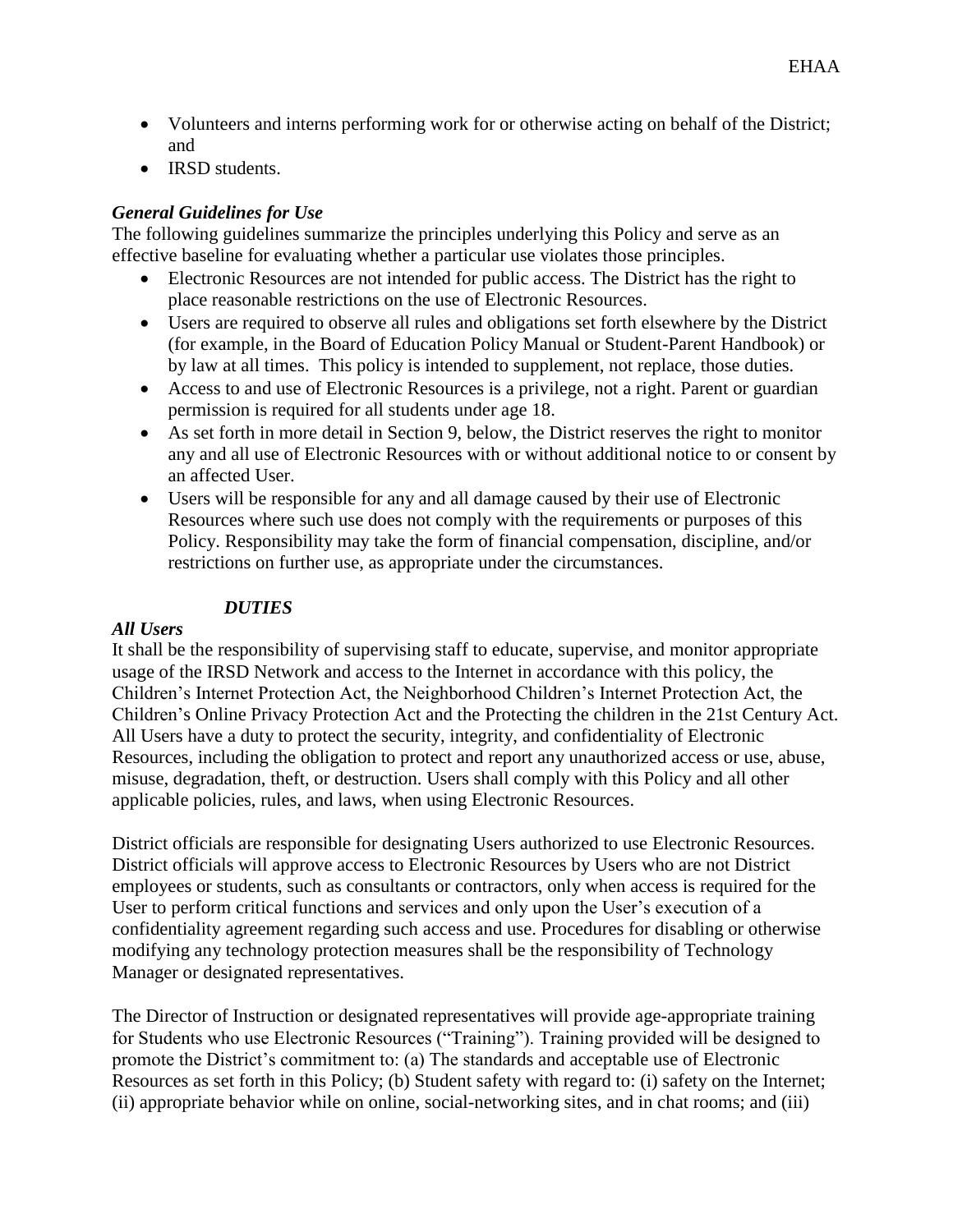cyber-bullying awareness and response; and (c) compliance with the E-rate requirements of the Children's Internet Protection Act.

Students will receive Training, which shall provide education about Internet safety through the District's Internet-safety curriculum, as required by the Protecting Children in the 21st Century Act and regulated regulations. This Training includes education about appropriate online behavior, including: (a) safety on the Internet; (b) interacting with other individuals on social networking websites and in chat rooms; and (b) cyber-bullying awareness and response. Students will acknowledge receipt of the Training, that the Student understood the Training, and that the Student agrees to follow the provisions of the District's policies regarding acceptable use of Electronic Resources.

Students have a duty to take reasonable steps to protect their privacy and personal information when using Electronic Resources. Students must not disclose personal contact information, except to educational institutions for educational purposes, without prior advance approval. Students also must promptly disclose to a teacher or other appropriate District employee any violation of this Policy, including any message received that the student believes to be inappropriate or makes the student feel uncomfortable.

# *Personnel*

District employees are required to only communicate with students through District-provided forms of communications (such as email, learning management systems, or other online collaboration platforms) and are forbidden from using other forms of personal electronic communication with students, such as Instant Messaging, cellular phones, social media or texting. District employees are required to take reasonable measures to protect their personal information and reputation when using Electronic Resources or otherwise participating in activity online.

# *Ownership*

All Electronic Data, such as documents, data, and information that is stored, transmitted, and processed on the IRSD Network or Electronic Resources are the property of the District. When a User is no longer affiliated with the District as an employee or contractor all information stored by that User on any Electronic Resource remains the property of the District.

# *UNACCEPTABLE USES*

# *Preventative Measures*

To the extent practical, technology protection measures (or "Internet filters"), shall be used to block or filter Internet, or other forms of electronic communications, access to inappropriate information. Specifically, as required by the Children's Internet Protection Act, blocking shall be applied to visual depictions of material deemed obscene or child pornography, or to any material deemed harmful to minors (i.e., children under the age of majority). Subject to staff supervision, technology-protection measures may be disabled for adults or, in the case of minors, minimized only for bona fide research or other lawful purposes.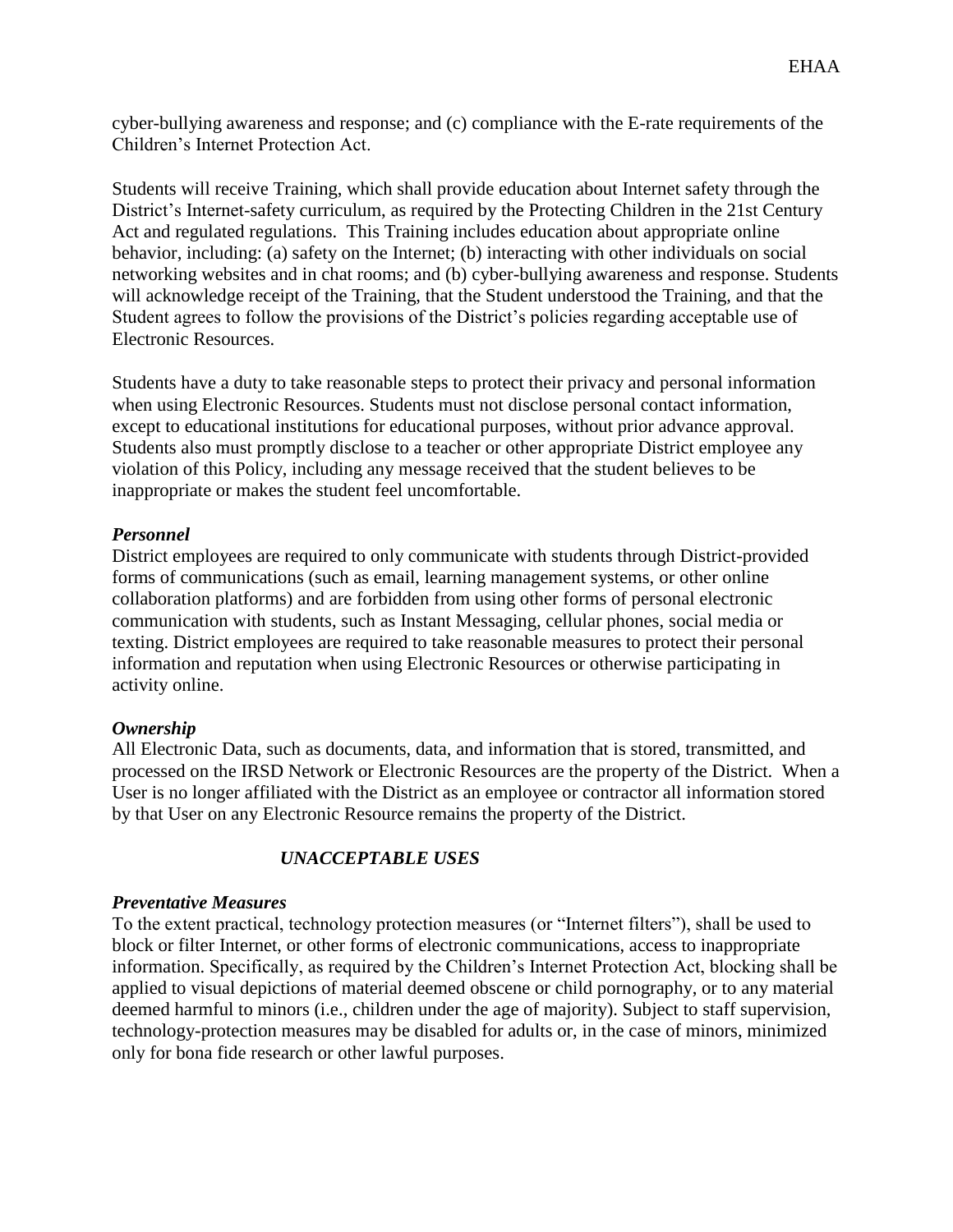To the extent practical, steps shall be taken to promote the safety and security of Covered Users when using the IRSD Network. Specifically, as required by the Children's Internet Protection Act, prevention of inappropriate network usage includes: (a) unauthorized access, including socalled 'hacking,' and other unlawful activities; and (b) unauthorized disclosure, use, and dissemination of personal identification information regarding minors.

## **Access to Inappropriate Material**

It shall be a violation of this Policy for any User to use any Electronic Resource to upload, post, mail, display, store, access, or transmit, any Inappropriate Material. Inappropriate Material is defined as any content, communication, or information that conflicts with the fundamental policies and mission of the District. Whether material or content is considered Inappropriate shall be determined without regard to whether such material or content has been blocked by any filtering software used by the District.

Examples of Inappropriate Material include, but are not limited to, material that:

- is hateful, harassing, threatening, libelous, or defamatory or considered bullying in nature;
- is deemed offensive or discriminatory based on race, religion, gender, age, national origin, citizenship, sexual orientation, gender identity, color, creed, mental or physical disability, marital status, or other characteristic protected by state, federal, or local law;
- constitutes use for, or in support of, any obscene or pornographic purpose including the transmission, review, retrieval, or access to any profane, obscene, or sexually explicit material;
- constitutes use for the solicitation or distribution of information intended or likely to incite violence, cause personal harm or bodily injury, or to harass, threaten, or stalk another individual
- solicits or distributes information with the intent to cause personal harm or bodily injury;
- promotes or participates in a relationship with a student that is not related to academics or school-sponsored extracurricular activities, unless authorized in advanced by the student's parent or guardian and the appropriate IRSD official(s);
- promotes or participates in any way in religious or political activities;

# *Unlawful Purposes*

It shall be a violation of this Policy for any User to use any Electronic Resource for any purpose that:

- constitutes or furthers any unlawful activity;
- gives rise to civil liability under any applicable law, including U.S. patent, trademark, or copyright laws, including copyrighted photos, clip art, or other images, including District or IRSD logos;
- impersonates any person, living or dead, organization, business, or other entity;
- enables or constitutes gaming, wagering, or gambling (includes fantasy football) of any kind;
- promotes or participates in any way in unauthorized raffles or fundraisers;
- engages in private business, commercial, or other activities for personal financial gain.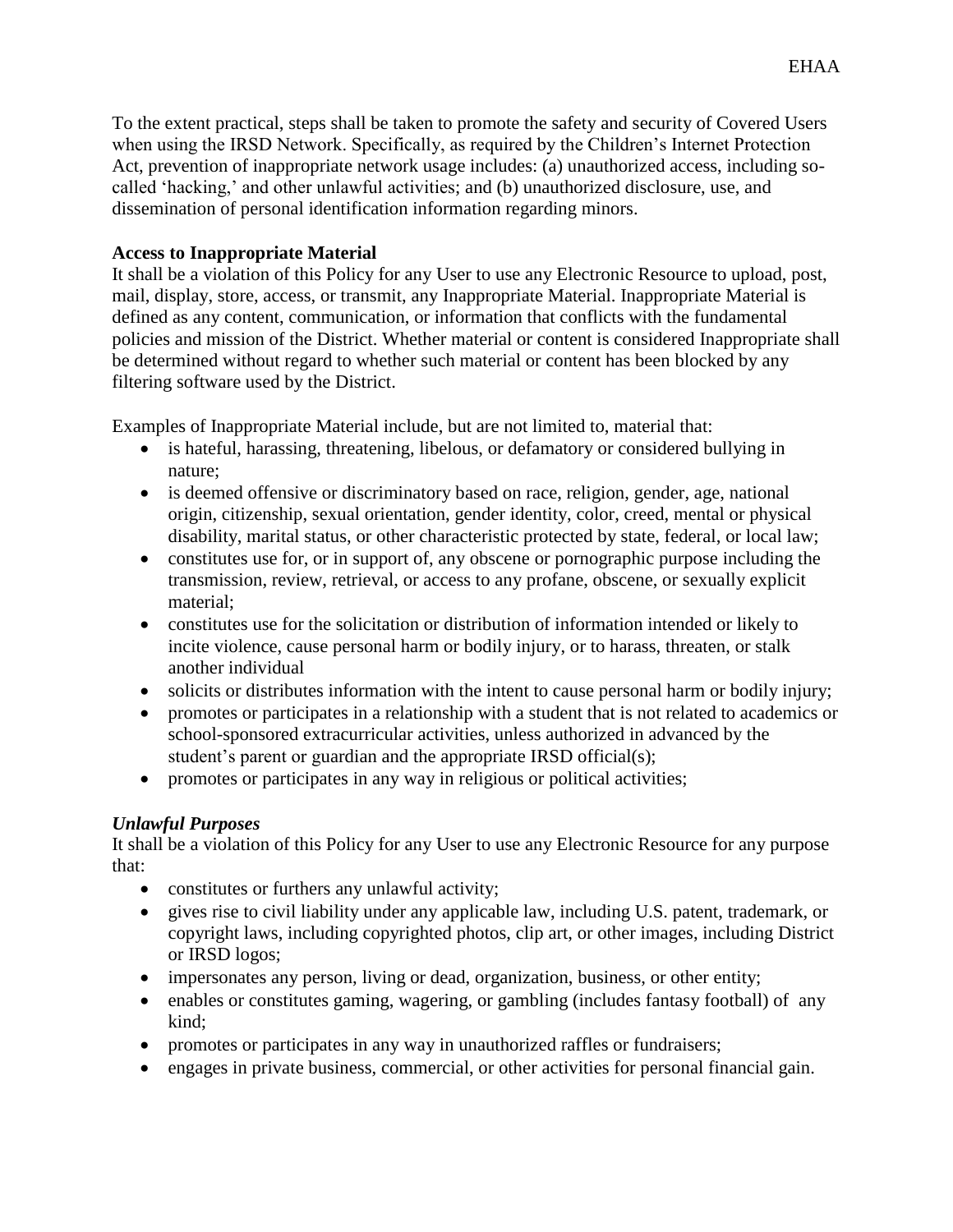## *Security Violations*

It shall be a violation of this Policy for any User to use any Electronic Resource in any way that threatens or violates the security of any Covered Technology, where such use:

- contains a virus, Trojan horse, logic bomb, malicious code, or other harmful component;
- constitutes a chain letter, junk mail, spam, or other similar electronic mail;
- constitutes unauthorized access or attempts to circumvent any security measures including the use of proxy anonymizers or any such tool that would allow for unfiltered access;
- obtains access to or use of another User's account, password, files, or data, or attempts to so access or use, without the express authorization of that other User;
- deprives a User of access to authorized access of Electronic Resources;
- engages in unauthorized or unlawful entry into a IRSD Network;
- shares e-mail addresses or distribution lists for uses that violate this Policy or any other District Policy;
- transmits sensitive or confidential information without appropriate security safeguards;
- falsifies, tampers with, or makes unauthorized changes or deletions to data located on the IRSD Network;
- obtains resources or IRSD Network access (production, guest, etc.) beyond those authorized both wired and wirelessly;
- distributes unauthorized information regarding another User's password or security data;
- discloses confidential or proprietary information, including student record information, without authorization;
- involves the relocation of hardware (except for portable devices), installation of peripherals, or modification of settings to equipment without the express prior authorization by the District Technology Department.
- installs, downloads, or uses unauthorized or unlicensed software or third-party system without the express prior authorization by the District Technology Department;
- involves a deliberate attempt to disrupt the IRSD Network.

# *Notice of Intent to Monitor*

Users have no expectation of privacy in their use of and access to any Electronic Resource. District administrators and authorized personnel monitor the use of Electronic Resources to help ensure that uses are secure and in conformity with this Policy. The District reserves the right to examine, use, and disclose any data found on the IRSD Network in order to further the health, safety, discipline, or security of any student or other person, or to protect District property. It also may use this information in disciplinary actions and will furnish evidence of suspected criminal activity to law enforcement. In recognition of the need to establish a safe and appropriate computing environment, the District will use filtering technology to prohibit access, to the degree possible, to objectionable or unsuitable content that might otherwise be accessible via the Internet.

# *Limitation of Liability*

The District makes no warranties of any kind, neither express nor implied, for the Internet access it provides. The District will not be responsible for any damages any User suffers, including but not limited to, loss of data. The District will not be responsible for the accuracy, nature, or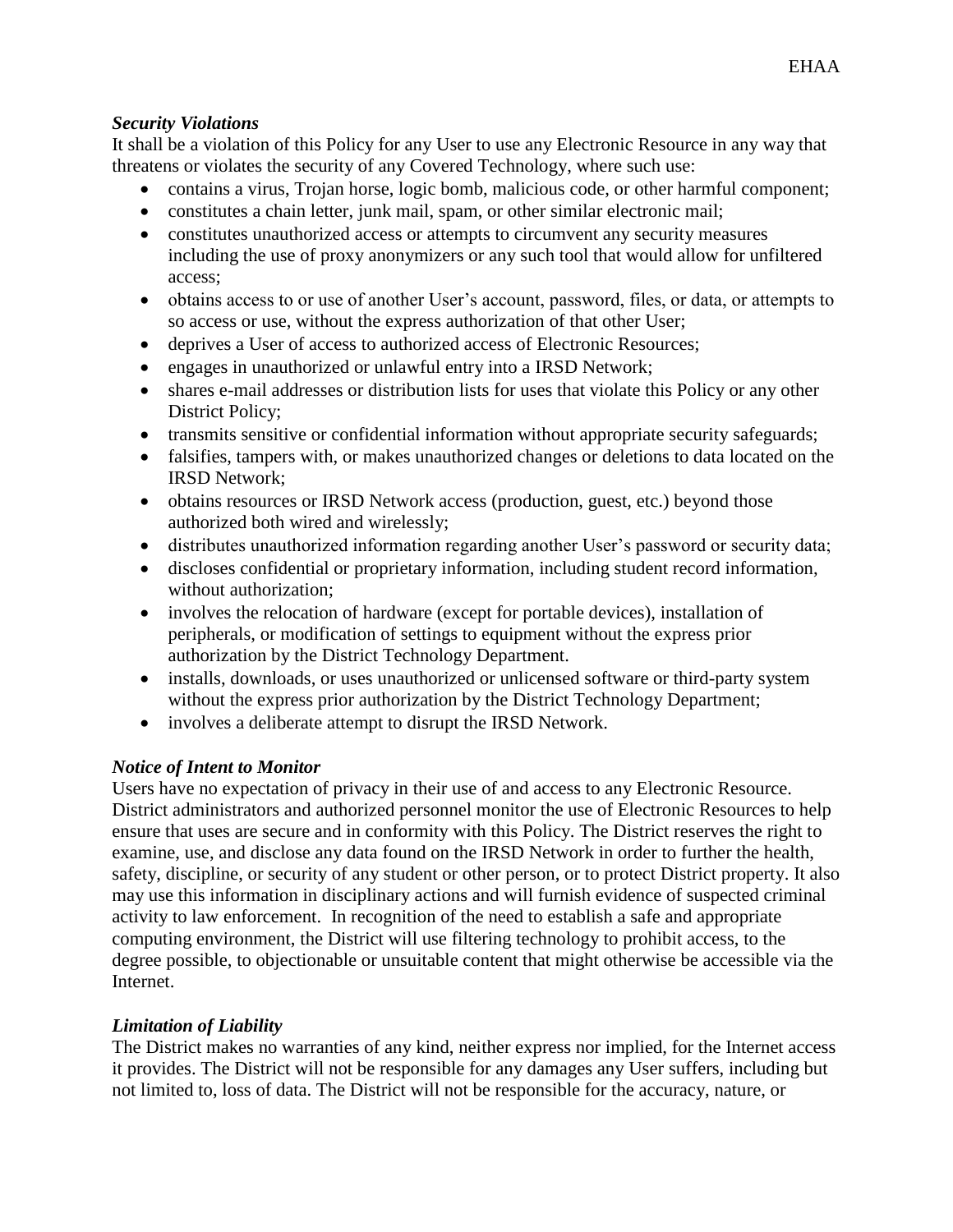quality of information stored on the IRSD Network, nor for the accuracy, nature, or quality of information gathered through District-provided Internet access. The District will not be responsible for financial obligations arising through the unauthorized use of the network.

### *Policy Violations*

The District will cooperate fully with local, state, and federal officials, in any investigation related to any alleged or suspected illegal activity conducted through the IRSD Network.

### *Due Process*

Any action taken in violation of this Policy will be subject to appropriate discipline, tailored to meet the facts and circumstances of the incident. Violations of this Policy may result in the revocation or suspension of access to the IRSD Network, as well as other disciplinary or legal action. Where a violation of this Policy also involves a violation of another District policy or rules, those policies or rules may affect the disciplinary action taken.

#### *Student Violations*

Violation of this Policy by a student may result in the revocation or suspension of access to the IRSD Network, as well as other disciplinary or legal action. All violations will follow the IRSD Student Code of Conduct. Other possible actions may include any combination of the alternatives as determined by the District which could include restitution, detention, probation, in-school alternative, suspension, referral to law enforcement, and expulsion depending on the severity of the violation and its applicability.

#### *Employee Violations*

Any employee who learns of or reasonably suspects a violation of this Policy is obligated to promptly report such information to his or her supervisor. Failure to do so is considered a separate violation of this Policy and, as such, may warrant disciplinary action. All violations will follow the IRSD Staff Regulations Manual. Violation of this Policy by a District employee may result in the revocation or suspension of access to the IRSD Network. Violation may also result in other disciplinary or legal action, including but not limited to: reprimand, restitution, mandatory training or in-service, and termination depending on the severity of the violation and its applicability.

#### *Instructional\Operational System Use*

Due to the current or future use of online resources in regards to the instructional and operational needs of the district (email, learning management systems, online collaboration platforms, etc.) and the need to educate students about safe online practices a signature serves as validation of consent and gives permission for use of any aforementioned system.